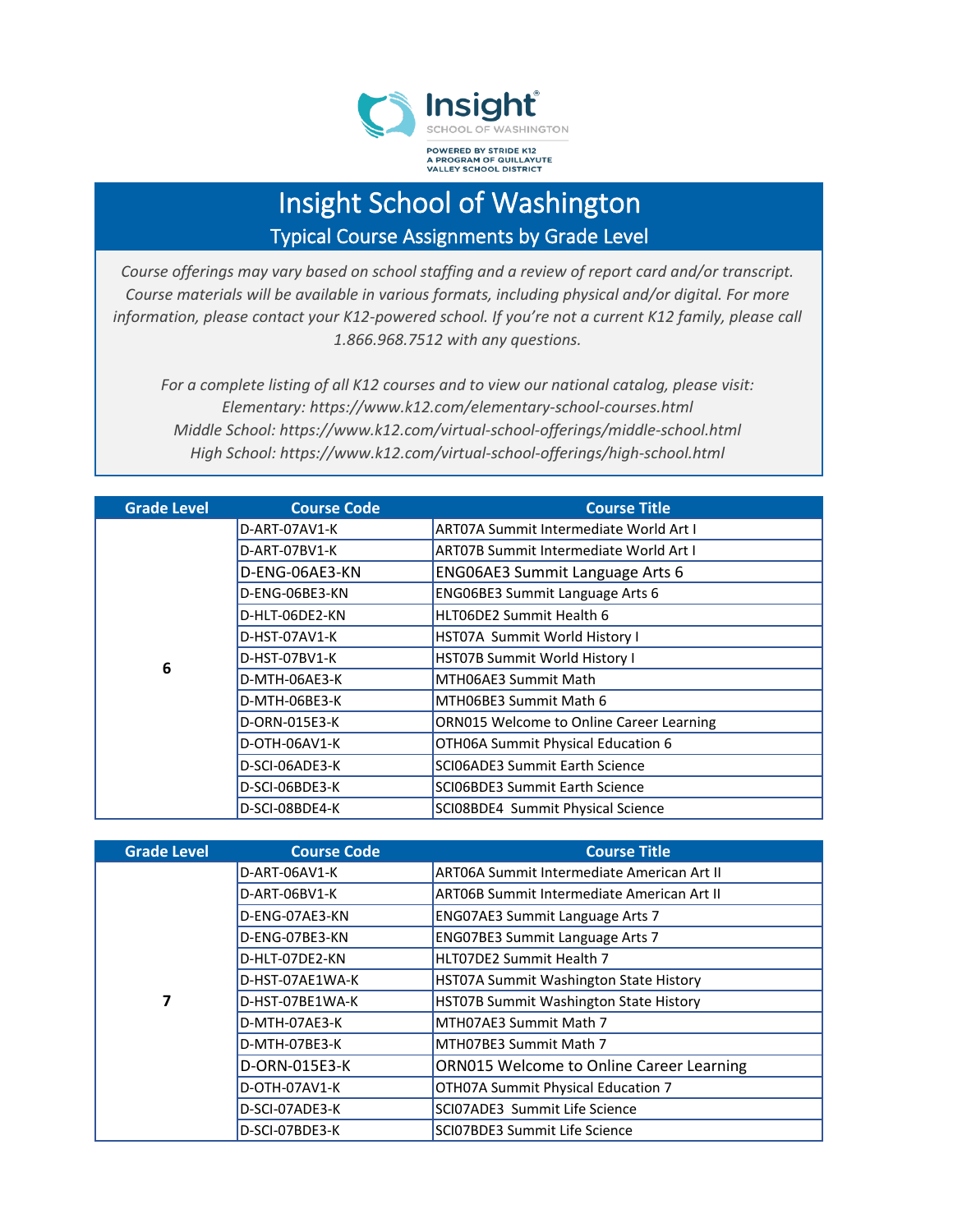| <b>Grade Level</b> | <b>Course Code</b> | <b>Course Title</b>                        |
|--------------------|--------------------|--------------------------------------------|
| 8                  | D-ENG-08AE3-KN     | <b>ENG08AE3 Summit Language Arts 8</b>     |
|                    | D-ENG-08BE3-KN     | ENG08BE3 Summit Language Arts 8            |
|                    | D-HLT-08DE2-K      | HLT08DE2 Summit Health 8                   |
|                    | D-HST-05AV1-K      | HST05A Summit American History Before 1865 |
|                    | D-HST-05BV1-K      | HST05B Summit American History Before 1865 |
|                    | D-MTH-08AE1BR-K    | MTH08A Summit Math 8 Bridge                |
|                    | D-MTH-08BE1BR-K    | MTH08B Summit Math 8 Bridge                |
|                    | D-ORN-015E3-K      | ORN015 Welcome to Online Career Learning   |
|                    | D-OTH-08AV1-K      | OTH08A Summit Physical Education 8         |
|                    | D-TCH-105E2-PBL-K  | TCH105E2-PBL Computer Literacy             |
|                    | D-SCI-08ADE4-K     | SCI08ADE4 Summit Physical Science          |
|                    | D-SCI-08BDE4-K     | SCI08BDE4 Summit Physical Science          |

| <b>Grade Level</b> | <b>Course Code</b> | <b>Course Title</b>                                |
|--------------------|--------------------|----------------------------------------------------|
| <b>High School</b> | D-ART-010AV2-K     | <b>ART010A Summit Fine Art</b>                     |
| <b>High School</b> | D-ART-010BV2-K     | <b>ART010B Summit Fine Art</b>                     |
| <b>High School</b> | D-ART-040V1-K      | <b>ART040 Summit Art Appreciation</b>              |
| <b>High School</b> | D-BUS-030V3-K      | <b>BUS030 Summit Personal Finance</b>              |
| <b>High School</b> | D-BUS-065V1-PBL-K  | BUS065-PBL Marketing 1                             |
| <b>High School</b> | D-BUS-075V1-PBL-K  | BUS075-PBL Marketing 2                             |
| <b>High School</b> | D-BUS-113V1-K      | <b>BUS113 Accounting 1</b>                         |
| <b>High School</b> | D-BUS-114V1-K      | <b>BUS114 Accounting 2</b>                         |
| <b>High School</b> | D-CAR-017V2-PBL-K  | CAR017-PBL Business and Marketing Explorations     |
| <b>High School</b> | D-ENG-020V2-K      | <b>ENG020 Summit Public Speaking</b>               |
| <b>High School</b> | D-ENG-030AV2-AVT   | <b>ENG030A-AVT Summit Creative Writing</b>         |
| <b>High School</b> | D-ENG-030BV2-AVT   | <b>ENG030B-AVT Summit Creative Writing</b>         |
| <b>High School</b> | D-ENG-106AE1CR-K   | ENG106A English 9 CR                               |
| <b>High School</b> | D-ENG-106BE1CR-K   | ENG106B English 9 CR                               |
| <b>High School</b> | D-ENG-108AE2-KN    | ENG108AE2 Summit English 9                         |
| <b>High School</b> | D-ENG-108BE2-KN    | ENG108BE2 Summit English 9                         |
| <b>High School</b> | D-ENG-206AE1CR-K   | ENG206A English 10 CR                              |
| <b>High School</b> | D-ENG-206BE1CR-K   | ENG206B English 10 CR                              |
| <b>High School</b> | D-ENG-208AE2-KN    | ENG208AE2 Summit English 10                        |
| <b>High School</b> | D-ENG-208BE2-KN    | ENG208BE2 Summit English 10                        |
| <b>High School</b> | D-ENG-303AV2-K     | <b>ENG303A Summit American Literature</b>          |
| <b>High School</b> | D-ENG-303BV2-K     | <b>ENG303B Summit American Literature</b>          |
| <b>High School</b> | D-ENG-403AV2-K     | <b>ENG403A Summit British and World Literature</b> |
| <b>High School</b> | D-ENG-403BV2-K     | <b>ENG403B Summit British and World Literature</b> |
| <b>High School</b> | D-HST-010V2-APL    | HST010-APL Anthropology                            |
| <b>High School</b> | D-HST-060V1-DYN    | HST060-DYN Sociology I                             |
| <b>High School</b> | D-HST-103BV3-K     | HST103B Summit World History                       |
| <b>High School</b> | D-HST-105V1WA-K    | HST105 Summit Washington State History             |
| <b>High School</b> | D-HST-222AV2-AVT   | HST222A Summit Contemporary World Issues           |
| <b>High School</b> | D-HST-222BV2-AVT   | HST222B Summit Contemporary World Issues           |
| <b>High School</b> | D-HST-303AV2-K     | HST303A Summit US History                          |
| <b>High School</b> | D-HST-303BV2-K     | HST303B Summit US History                          |
| <b>High School</b> | D-HST-403V2-K      | HST403 Summit US Government and Politics           |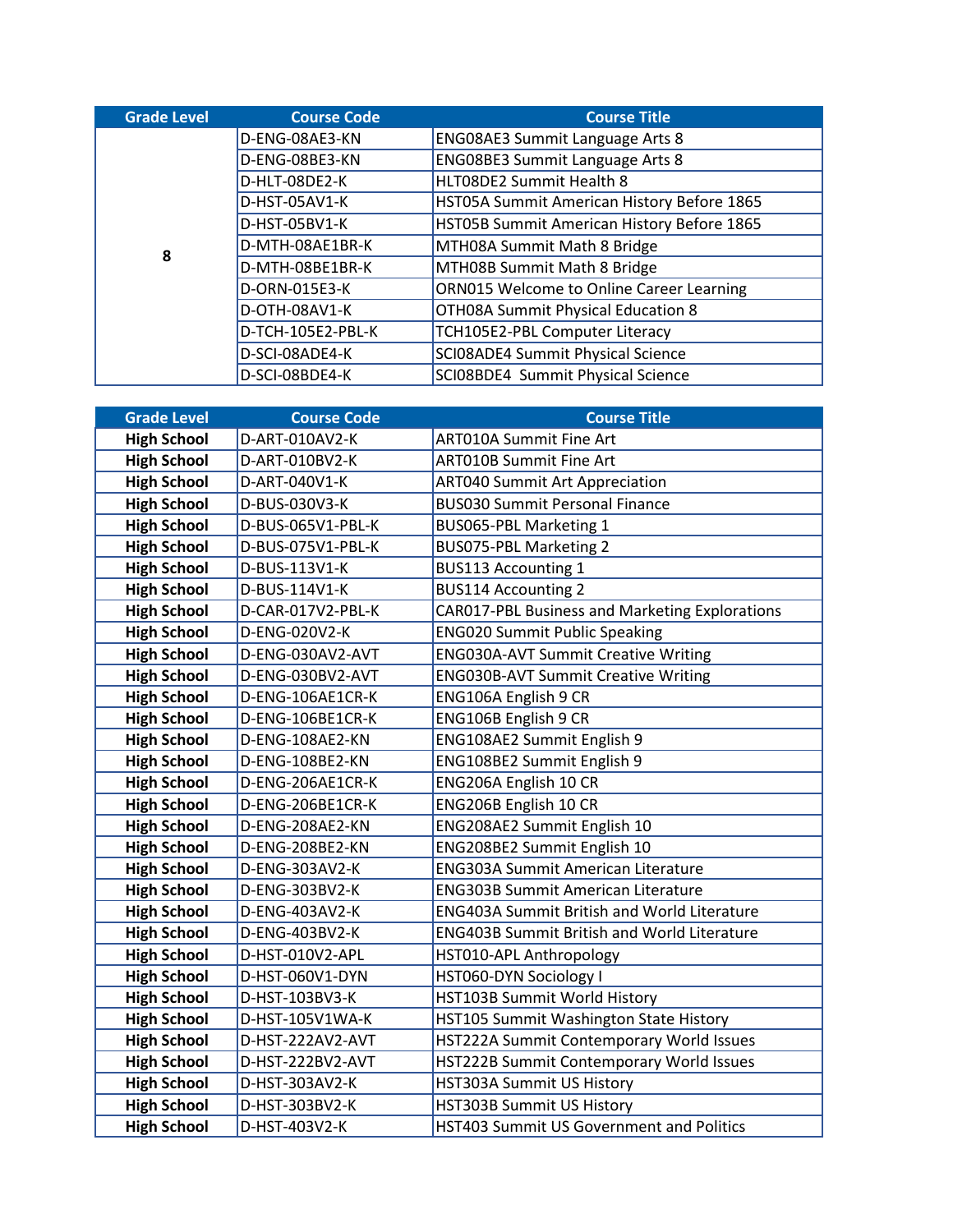| <b>High School</b>                       | D-MTH-113AE2-K                     | MTH113AE2 Pre-Algebra                                    |
|------------------------------------------|------------------------------------|----------------------------------------------------------|
| <b>High School</b>                       | D-MTH-113BE2-K                     | MTH113BE2 Pre-Algebra                                    |
| <b>High School</b>                       | D-MTH-126AE1CR-K                   | MTH126A Algebra 1 CR                                     |
| <b>High School</b>                       | D-MTH-126BE1CR-K                   | MTH126B Algebra 1 CR                                     |
| <b>High School</b>                       | D-MTH-128AV1-K                     | MTH128A Summit Algebra 1                                 |
| <b>High School</b>                       | D-MTH-128BV1-K                     | MTH128B Summit Algebra 1                                 |
| <b>High School</b>                       | D-MTH-206AE1CR-K                   | MTH206A Geometry CR                                      |
| <b>High School</b>                       | D-MTH-206BE1CR-K                   | MTH206B Geometry CR                                      |
| <b>High School</b>                       | D-MTH-208AV1-K                     | MTH208A Summit Geometry                                  |
| <b>High School</b>                       | D-MTH-208BV1-K                     | MTH208B Summit Geometry                                  |
| <b>High School</b>                       | D-MTH-308AV1-K                     | MTH308A Summit Algebra 2                                 |
| <b>High School</b>                       | D-MTH-308BV1-K                     | MTH308B Summit Algebra 2                                 |
| <b>High School</b>                       | D-MTH-322AV2-AVT                   | MTH322A Summit Consumer Math                             |
| <b>High School</b>                       | D-MTH-322BV2-AVT                   | MTH322B Summit Consumer Math                             |
| <b>High School</b>                       | D-MTH-403AV2-K                     | MTH403A Summit Pre-Calculus/Trigonometry                 |
| <b>High School</b>                       | D-MTH-403BV2-K                     | MTH403B Summit Pre-Calculus/Trigonometry                 |
| <b>High School</b>                       | D-MTH-433AV2-AVT                   | MTH433A Summit Calculus                                  |
| <b>High School</b>                       | D-MTH-433BV2-AVT                   | MTH433B Summit Calculus                                  |
| <b>High School</b>                       | D-ORN-015E3-K                      | ORN015 Welcome to Online Career Learning                 |
| <b>High School</b>                       | D-ORN-100ADVSM7E1-K                | ORN100 Advisory SM7 Finding Your Path I                  |
| <b>High School</b>                       | D-ORN-200ADVSM7E1-K                | ORN200 Advisory SM7 Finding Your Path II                 |
| <b>High School</b>                       | D-ORN-300ADVSM7E1-K                | ORN300 Advisory SM7 Finding Your Path III                |
| <b>High School</b>                       | D-OTH-010V2-K                      | OTH010 Summit Skills for Health                          |
| <b>High School</b>                       | D-OTH-020AV2-K                     | OTH020A Summit Physical Education                        |
| <b>High School</b>                       | D-OTH-020BV2-K                     | OTH020B Summit Physical Education                        |
| <b>High School</b>                       | D-OTH-021V1-K                      | OTH021 Summit Personal Fitness I                         |
| <b>High School</b>                       | D-OTH-032V1-DYN                    | OTH032-DYN Astronomy                                     |
| <b>High School</b>                       | D-OTH-036V1-DYN                    | OTH036-DYN Gothic Literature                             |
| <b>High School</b>                       | D-OTH-050V1-K                      | OTH050 Achieving Your Career and College Goals           |
| <b>High School</b>                       | D-OTH-060V1-AVT                    | OTH060-AVT Family and Consumer Science                   |
| <b>High School</b>                       | ATT-358V1-K                        | <b>Running Start (Attendance)</b>                        |
| <b>High School</b>                       | D-SCI-020E1-DYN<br>D-SCI-021E1-DYN | SCI020 Astronomy 1                                       |
| <b>High School</b><br><b>High School</b> | D-SCI-102AXE3-K                    | SCI021 Astronomy 2<br>SCI102AXE3 Summit Physical Science |
| <b>High School</b>                       | D-SCI-102BXE3-K                    | SCI102BXE3 Summit Physical Science                       |
| <b>High School</b>                       | D-SCI-113AXV2-K                    | SCI113AX Summit Earth Science                            |
| <b>High School</b>                       | D-SCI-113BXV2-K                    | SCI113BX Summit Earth Science                            |
| <b>High School</b>                       | D-SCI-203AXE3-K                    | SCI203AXE3 Summit Biology                                |
| <b>High School</b>                       | D-SCI-203BXE3-K                    | SCI203BXE3 Summit Biology                                |
| <b>High School</b>                       | D-SCI-303AXE3-K                    | SCI303AXE3 Summit Chemistry                              |
| <b>High School</b>                       | D-SCI-303BXE3-K                    | SCI303BXE3 Summit Chemistry                              |
| <b>High School</b>                       | D-SCI-403AXV2-K                    | <b>SCI403AX Summit Physics</b>                           |
| <b>High School</b>                       | D-SCI-403BXV2-K                    | <b>SCI403BX Summit Physics</b>                           |
| <b>High School</b>                       | ATT-867V1-K                        | STAR360 (Attendance)                                     |
| <b>High School</b>                       | D-TCH-028V2-PBL-K                  | TCH028-PBL Digital Arts 1                                |
| <b>High School</b>                       | D-TCH-029V2-PBL-K                  | TCH029-PBL Digital Arts 2                                |
| <b>High School</b>                       | D-TCH-031E2-DYN                    | TCH031E2 Digital Photography 1                           |
| <b>High School</b>                       | D-TCH-032E2-DYN                    | TCH032E2 Digital Photography 2                           |
| <b>High School</b>                       | D-TCH-073V1-PBL-CHS                | TCH073-PBL Video Game Design 1                           |